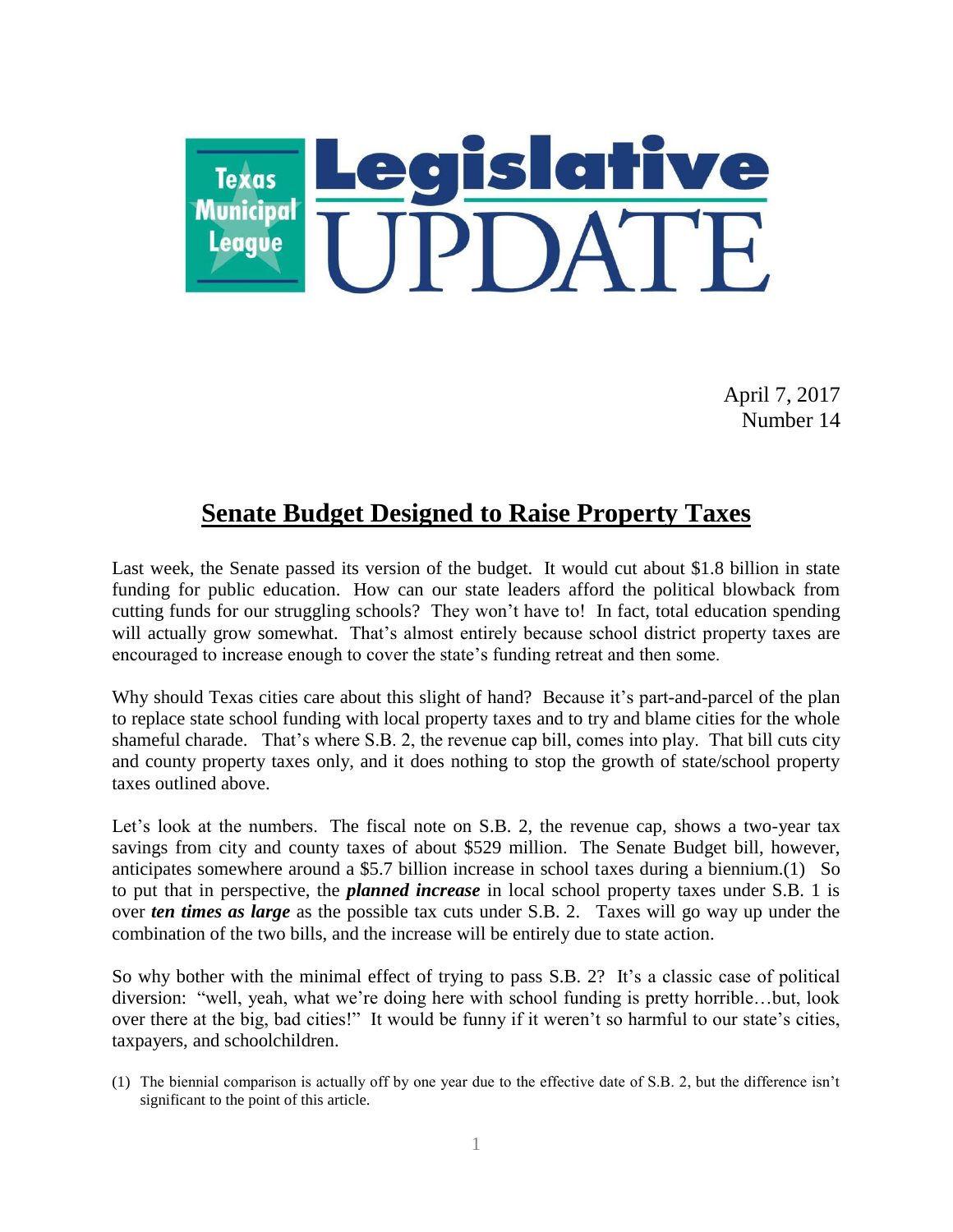## **House and Senate Committee Hearings: The End of Annexation?**

Home rule cities that annex property should contact their legislators now in opposition to Senate Bill 715 (Campbell) and House Bills 299 (Larson), 424 (Huberty), and 2272 (Schofield). Each of the bills was heard in committee this week, one (S.B. 715) was voted out, but they all have one thing in common: they would end municipal annexation by requiring voters in an area to approve the annexation at an election.

League staff, along with several city officials, testified against the bills in the House Land and Resource Management and Senate Intergovernmental Relations Committees on April 5. In spite of that opposition testimony, Senate Bill 715 was immediately voted out of the senate committee. City testimony focused on the effect annexation restrictions would have on the state's economy:

- 1. Texas annexation laws have been fine tuned over the past 100 years to provide an efficient and orderly way to deal with population growth, which is now increasing more than ever.
- 2. And the proof that annexation is working well is in the results: Year after year, Texas cities are among the national leaders in attracting new businesses and new residents.
- 3. When cities are prevented from expanding their boundaries, as we've seen in other parts of the country, the city core declines and the region enters a slow economic death spiral.

At the League's request, an economic analysis firm, TXP, Inc. [\(www.txp.com\)](http://www.txp.com/), prepared a report titled "*[Annexation Policy's Impact on the Economy and Tax Revenue of Texas Cities,](https://www.tml.org/p/TML%20TXP%20Annexation%20DRAFT%20April%202016%201.1.pdf)"* which was presented to the House committee. The study compared several southern states' annexation policies. It found that states with "municipal determination" annexation policies (i.e., those where the city council, after input from citizens, decides whether to annex adjacent areas) had better personal income and economic growth and higher municipal bond ratings than states that limit annexation authority. Even more interesting, the study found that municipal determination cities grow physically more slowly than those in other states (presumably because city officials have to prudently deal with the political response to annexing).

If your city is concerned about this issue, either because you intend to annex or you appreciate the importance of annexation authority to the Texas economy, it is time to contact your state legislators in opposition to the bills mentioned above.

### **Open Meetings Act: Court Declares Criminal Conspiracy Provision Unconstitutional**

This week, a Montgomery County judge declared the criminal conspiracy provision of the Texas Open Meetings Act (TOMA) unconstitutional. That provision provides that: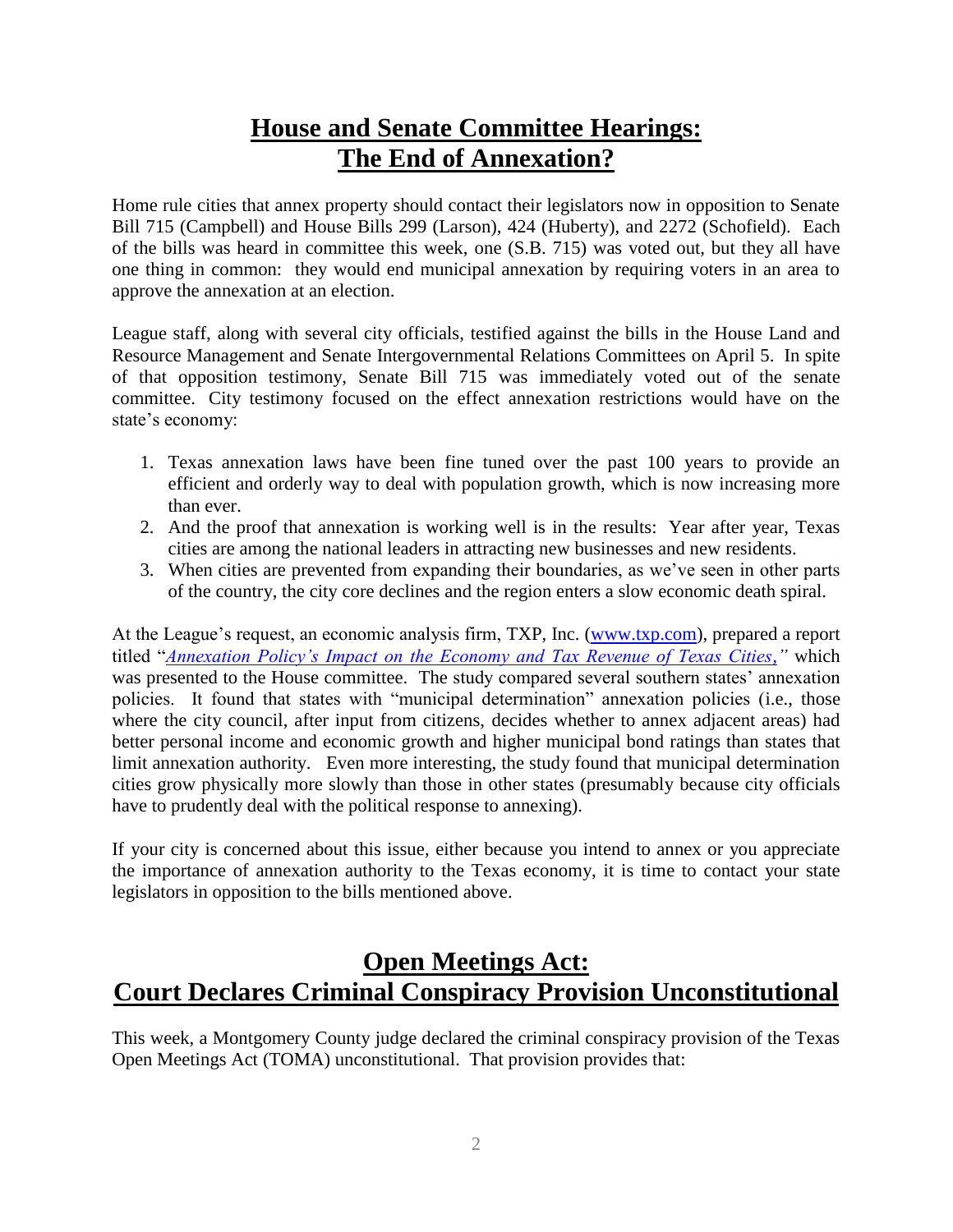A member or group of members of a governmental body commits an offense if the member or group of members knowingly conspires to circumvent this chapter by meeting in numbers less than a quorum for the purpose of secret deliberations in violation of this chapter.

The county judge and two commissioners were indicted for violating the provision when they allegedly engaged in a so-called "walking quorum." The criminal punishment could include up to a \$500 fine and six months in jail.

Rather than mount a substantive defense, attorneys for the county officials challenged the underlying statute as an unconstitutional restriction on the officials' First Amendment right to freedom of speech. In a hearing on the question, municipal attorneys testified as to the criminal conspiracy provision's vagueness, and city officials testified as to their confusion about who they can talk to and when. The judge agreed with the witnesses and declared the statute unconstitutional.

Longtime city officials may remember a similar legal challenge that began in 2005 and concluded in 2013. That lawsuit, commonly referred to as "TOMA II," was the second challenge brought by several city councilmembers who claimed – with amicus support from the League – that the criminal closed meeting provision of the Texas Open Meetings Act unconstitutionally infringed on their right to freedom of speech.

In 2013, the U.S. Supreme Court denied the petition for writ of *certiorari* (i.e., request to hear the case) in the case, which was styled *Asgeirsson v. Abbott*. The court's denial meant that a previous Fifth Circuit Court of Appeals opinion upholding the illegal closed meeting provision is the law of the land in Texas.

The judge's order in Montgomery County will likely be appealed by the state. The League will monitor and participate as appropriate. In the meantime, city officials should continue to use caution when communicating outside of an open meeting to avoid possible criminal prosecution.

## **FCC Seeks More Right-of-Way Preemption**

The Federal Communications Commission (FCC) has released proposed rules that, if finalized, could dramatically preempt city authority. The two proposed rules, which are intended by the FCC to "streamline and promote broadband deployment," suggest a series of changes that could severely hamper a city's authority to manage use of the rights-of-way.

The first proposed rule, ["Accelerating Wireline Broadband Deployment by Removing Barriers to](http://transition.fcc.gov/Daily_Releases/Daily_Business/2017/db0330/DOC-344161A1.pdf)  [Infrastructure Investment,](http://transition.fcc.gov/Daily_Releases/Daily_Business/2017/db0330/DOC-344161A1.pdf)" would reform utility pole attachment rules to mandate timelines and limit fees for applicants seeking to attach antennas or new wires to existing poles. The proposed rule also considers whether the FCC should further preempt any local ordinances or practices that "frustrate, delay, or inhibit" telecommunications providers – a statement that could open the door to broad preemption.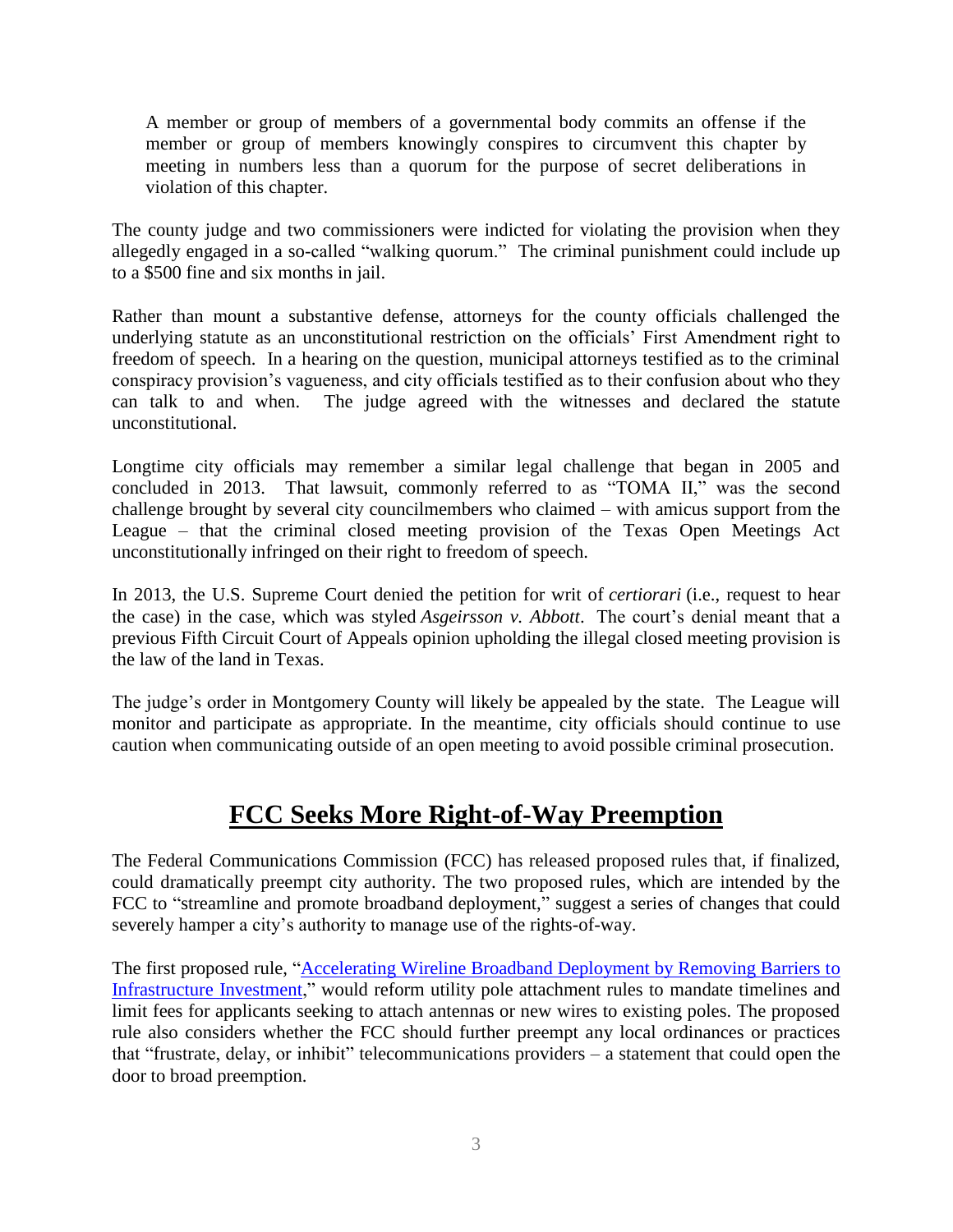The second proposed rule, ["Wireless Infrastructure NPRM,](http://transition.fcc.gov/Daily_Releases/Daily_Business/2017/db0330/DOC-344160A1.pdf)" would revisit existing "shot clocks" for wireless site application review and potentially create a number of new categories with differing shot clock timelines. It would also revisit the FCC's "deemed granted" proposal, which would require that – if a local government does not complete its application review within the shot clock time frame for *any* wireless facility – the facility's application would be automatically granted. Moreover, the rule would go even further by: (1) suggesting that any city that failed to meet a shot clock requirement would have "defaulted its authority" to review wireless applications at all; and (2) limiting aesthetic requirements for wireless sites; and (3) limiting any regulations not relating directly to health and safety.

The FCC will vote on whether to advance these proposed rules through the formal public comment process at its April 20 open meeting. It is likely to do so, and the comment period would begin after publication in the Federal Register.

Make no mistake, these FCC proposals, along with administrative actions at the Public Utility Commission and legislative action at the Texas Capitol (see S.B. 1004 in the *Significant Floor Actions* section of this edition), are nothing less than a full preemptive strike at cities.

# **Payday Lending Clearinghouse Updates**

The League's "Payday Lending Clearinghouse" webpage, available at [www.tml.org/payday](https://www.tml.org/payday-updates)[updates,](https://www.tml.org/payday-updates) includes information related to the regulation of payday and auto title lenders. It is updated from time-to-time to reflect recent developments. Interested city officials should note that the list of cities that have adopted regulations is expanding. An updated list is available on the webpage.

# **TML Names Legislator of the Month for March**

Representative Jim Murphy (R – Houston) is the TML Legislator of the Month for March 2017. Representative Murphy represents House District 133, which includes a portion of Houston, Bunker Hill Village, Hedwig Village, and Hunters Creek Village.



Representative Murphy is currently serving in his fifth term and serves as the Chairman of the House Committee on Special Purpose Districts and is a member of the powerful House Ways and Means Committee. Chairman Murphy authored H.B. 387 which would clarify the authority of general law cities to enact sex offender residency restrictions.

We hope city leaders across Texas, and particularly those in Representative Murphy's districts, will express their appreciation to these outstanding leaders.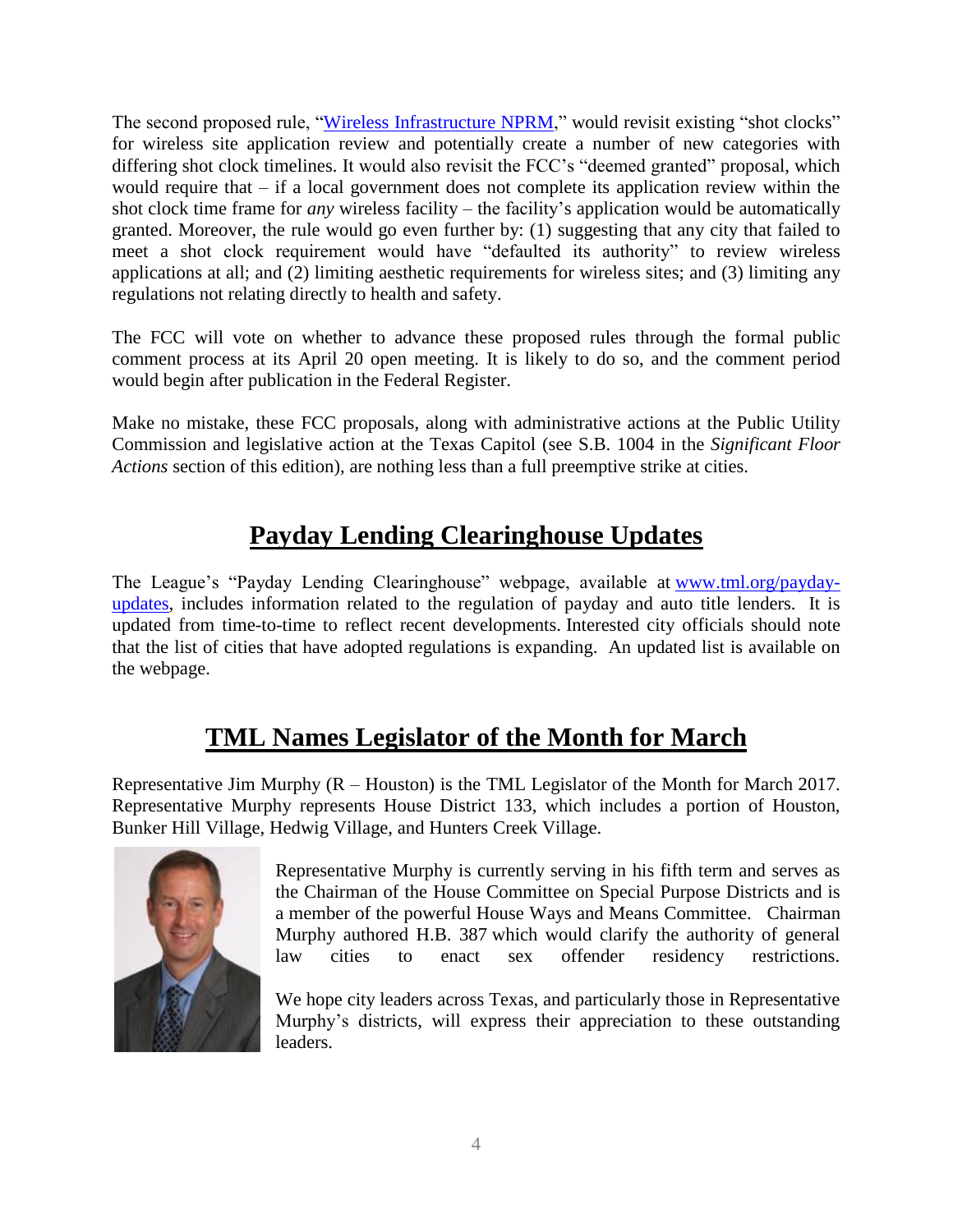## **Significant Committee Actions**

**H.B. 100 (Paddie)**, relating to the regulation of transportation network companies. Reported from the House Committee on Transportation.

**H.B. 435 (K. King)**, relating to the application of certain weapons laws to and liability for certain actions of volunteer emergency services personnel licensed to carry a handgun. Reported from the House Committee on Homeland Security and Public Safety.

**H.B. 478 (Israel)**, relating to civil liability for removing certain individuals or animals from a motor vehicle. Reported from the House Committee on Homeland Security and Public Safety.

**H.B. 1251 (Sanford)**, relating to Internet broadcasts of open meetings held by the board of directors of a development corporation. Reported from the House Committee on Government Transparency and Operations.

**S.B. 63 (Zaffirrini)**, relating to the electronic filing of reports of political contributions and expenditures and of personal financial statements by certain officeholders and candidates and the content of those statements. Reported from the Senate Criminal Justice Committee.

**S.B. 451 (Hancock)**, relating to regulation of short-term rentals by municipalities and counties. Reported from the Senate Business and Commerce Committee.

**S.B. 461 (Lucio)**, relating to the notice required before the issuance of certain debt obligations by political subdivisions. Reported from the Senate Intergovernmental Relations Committee.

**S.B. 626 (Schwertner)**, relating to the acquisition of certain real property in conjunction with the acquisition of real property for a public use through eminent domain procedures. Reported from the Senate State Affairs Committee.

**S.B. 627 (Schwertner)**, relating to notice of a property owner's rights relating to the examination or survey of property by an entity with eminent domain authority. Reported from the Senate State Affairs Committee.

**S.B. 628 (Schwertner)**, relating to establishing actual progress for the purposes of determining the right to repurchase real property from a condemning entity. Reported from the Senate State Affairs Committee.

**S.B. 1089 (Perry)**, relating to the certification of food service workers. Reported from the Senate Committee on Agriculture, Water, and Rural Affairs.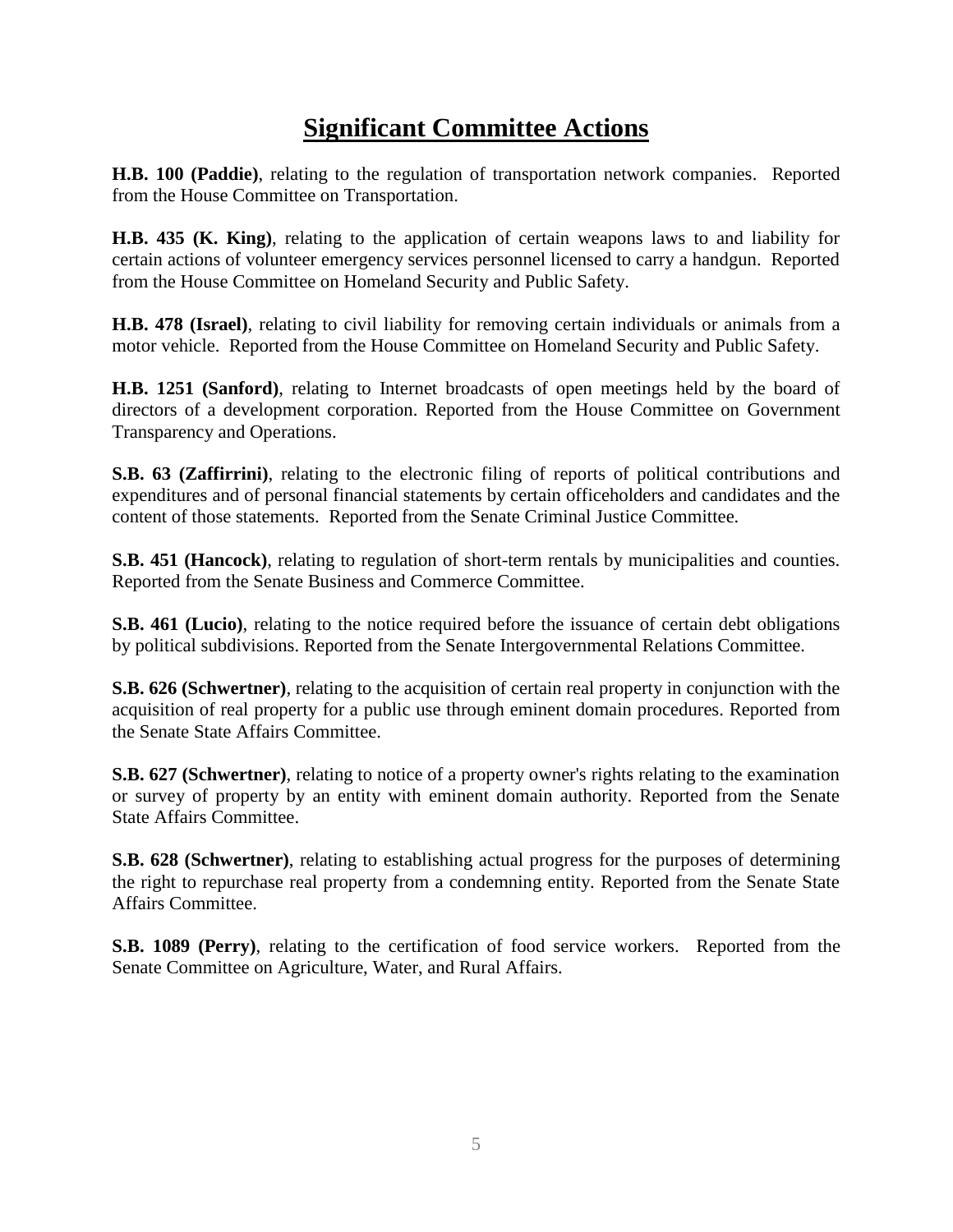### **Significant Floor Actions**

**S.B. 488 (Bettencourt)**, relating to requirements for certain petitions requesting an election and ballot propositions. Passed the Senate. As passed, this bill would mandate a state process for local ballot initiatives, including charter amendment and referendums under a home rule charter.

**S.B. 601 (Campbell)**, relating to authorizing an exemption for open-enrollment charter schools from certain municipal drainage requirements. Reported from the Senate Intergovernmental Relations Committee.

**S.B. 622 (Burton)**, relating to itemizing certain public notice expenditures in political subdivision budgets. Passed the Senate.

**S.B. 737 (Hancock)**, relating to requirements for new or increased municipal fees. Passed the Senate. As passed, this bill would provide that, in addition to mandating the use of a fee change email notification system by a city in a county with a population of more than 30,000, a city may not adopt a new fee or increase an existing fee unless the governing body holds a public hearing 30 days before at which members of the public are given the opportunity to be heard.

**S.B. 744 (Kolkhorst)**, relating to a tree planting credit to offset tree mitigation fees imposed by a municipality. Passed the Senate. As passed, this bill would provide that: (1) a city that imposes a tree mitigation fee for tree removal that is necessary for development or construction on a person's property must allow that person to apply for a credit for tree planting under this section to offset the amount of the fee; (2) an application for a credit under (1) must be in the form and manner prescribed by the city; (3) to qualify for a credit under the bill, a tree must be planted on property for which the tree mitigation fee was assessed or mutually agreed upon by the city and the person and at least two inches in diameter at the point on the trunk 4.5 feet above ground; (4) For purposes of where to plant an offsite tree under (3), the city and the person may consult with an academic organization, state agency, or nonprofit organization to identify an area for which tree planting will best address the science-based benefits of trees and other reforestation needs of the city; (5) the amount of a credit provided to a person under the bill must be: (a) applied in the same manner as the tree mitigation fee assessed against the person; and (b) at least 50 percent of the amount of the tree mitigation fee assessed against the person; (6) as long as the city meets the requirement to provide a person a credit under (5), the bill does not affect the ability of or require a city to determine: (a) the size, number, and type of trees that must be planted to receive a credit under the bill, except as provided by (3); (b) the requirements for tree removal and corresponding tree mitigation fees, if applicable; or (c) the requirements for tree planting methods and best management practices to ensure that the tree grows to the anticipated height at maturity; and (7). The bill does not apply to property within five miles of a federal military base in active use as of September 1, 2017.

**S.B. 1004 (Perry)**, relating to the deployment of network nodes in public-rights-way. Passed the Senate. This bill is sought by wireless companies and industry vendors ("network providers") to quickly install small cellular equipment ("network nodes") and/or towers in a city's rights-ofway. It would make various findings related to the deployment of cellular network nodes in the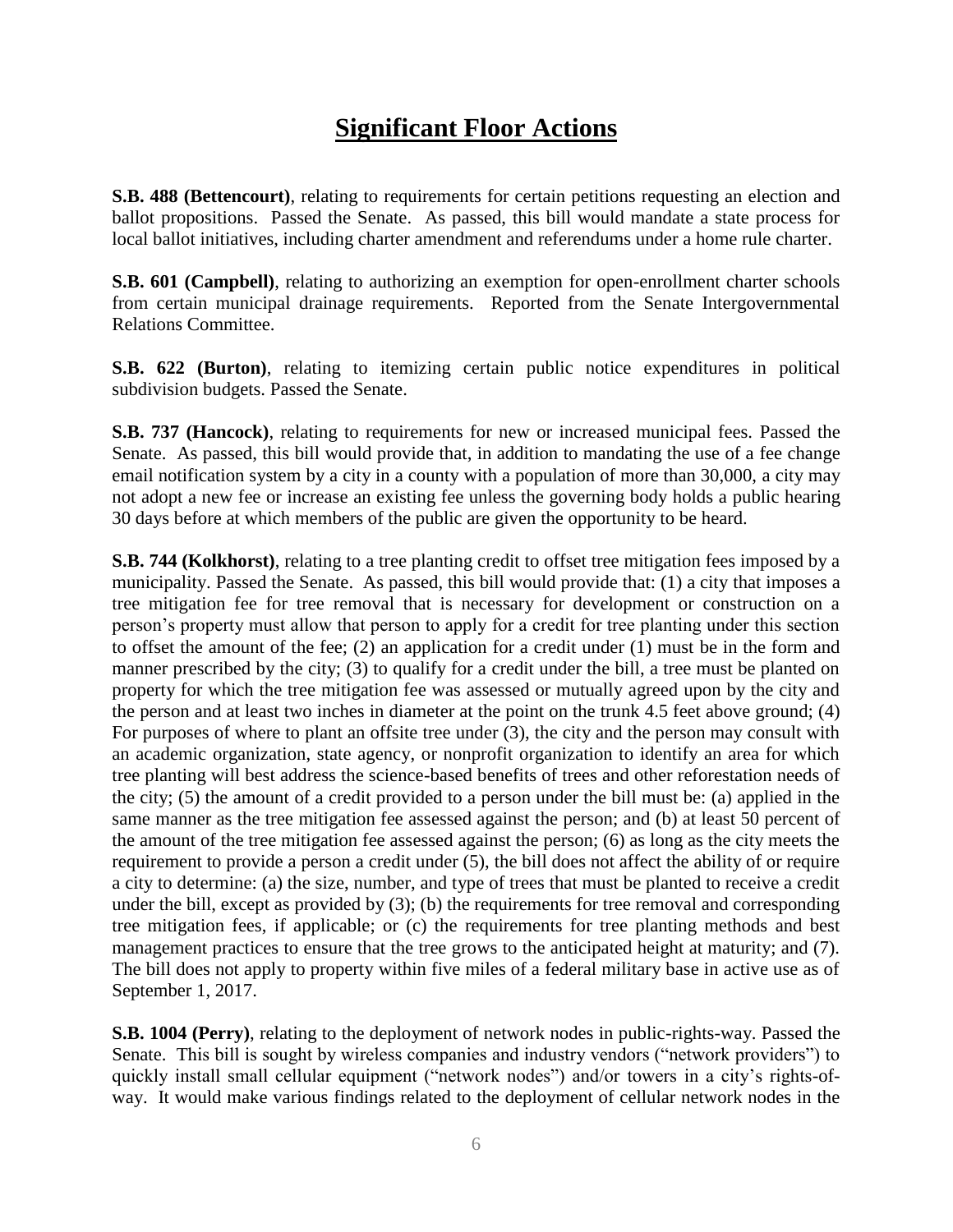public rights-of-way and municipal authority over those rights-of-way and – substantively of most significant interest to city officials – would provide that:

- 1. Except as provided by the bill, a city may not prohibit, regulate, or charge for the installation or collocation of network nodes in a public right-of-way.
- 2. A 30-day "shot clock" is imposed on a city to notify a network provider that its application for a network node or node support pole is complete, and a 10-day "shot clock is imposed for a transport facility.
- 3. A 150-day shot clock is imposed on a city to approve or deny a completed application for a new node support pole and a 60-day shot clock is imposed a node to be placed on an existing pole.
- 4. Detailed procedures must be followed if a city denies a permit.
- 5. A network provider shall begin the installation for which a permit is granted not later than nine months after the date the permit is approved and shall diligently pursue completion.
- 6. A city may charge an application fee for a permit only if it requires the payment of the fee for similar types of commercial development inside the city's territorial jurisdiction, and any fee must be cost-based and not contingent-based – the amount of the fee must be cost-based or \$100 or \$50 per application, depending on number, whichever is less.

Additionally, with regard to the use of and rental compensation for the use of a city's rights-ofway, the bill would provide that:

- 1. A public right-of-way rate or fee for use of the public rights-of-way may not exceed an annual amount equal to \$250 multiplied by the number of nodes (the fee may be adjusted annually to reflect changes in inflation based on the consumer product index.)
- 2. At the city's discretion, it may charge a network provider a lower rate or fee if the lower rate or fee is: (a) nondiscriminatory; (b) related to the use of the public rights-of-way; and (c) not a prohibited gift of public property.
- 3. A network provider that wants to connect a network node to the network located in a public right-of-way may: (a) install its own transport facilities if it: (i) has a permit to use the public right-of-way; and (ii) pays to the city a monthly public right-of-way rate for transport facilities in an amount equal to \$28 multiplied by the number of the network provider's network nodes for which the installed transport facilities provide backhaul unless or until the time the network provider's payment of municipal fees exceeds its monthly aggregate per-node compensation to the city; or (b) obtain transport service from a person that is paying municipal fees to occupy the public right-of-way that are the equivalent of not less than \$28 per node per month.
- 4. A city shall allow collocation of network nodes on service poles (e.g., non-MOU poles owned by a city, such as light poles, traffic poles, and poles specifically for network
- 5. Any contract between a city and a provider that is in place on the effective date of the bill will apply to existing equipment under that contact, but future equipment is subject to the limitations in the bill.

**S.B. 1172 (Perry)**, relating to the regulation of seed by a political subdivision. Passed the Senate. As passed, this bill would: (1) preempt a city's ability to regulate agricultural seed, vegetable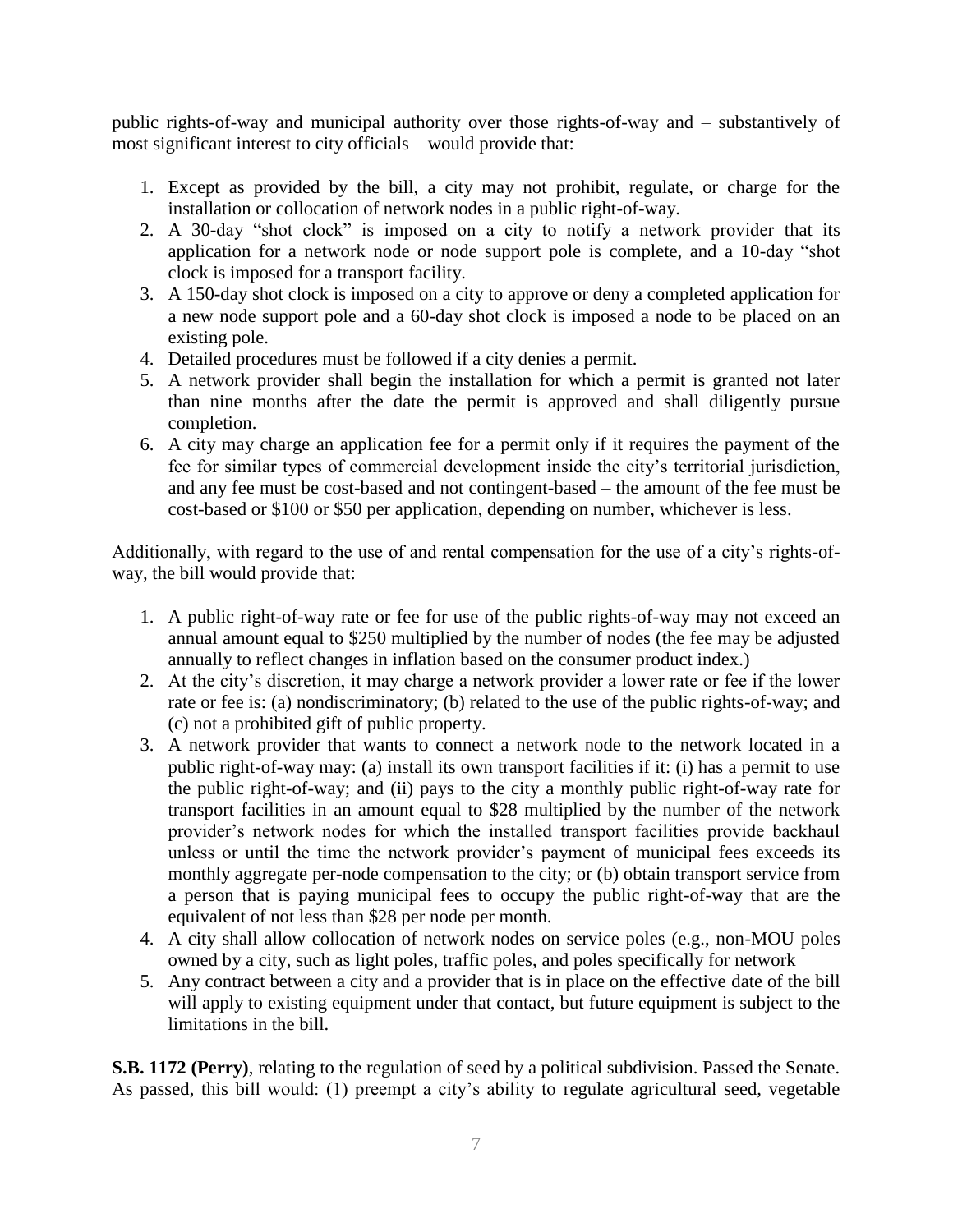seed, weed seed, or any other seed in any manner, including planting seed or cultivating plants grown from seed; (2) a city may take any action needed to: (a) comply with any federal or state requirements; (b) avoid a federal or state penalty or fine; (c) attain or maintain compliance with federal or state environmental standards, including state water quality standards; or (d) implement a voluntary program as part of a conservation water management strategy included in the applicable regional water plan or state water plan; and (3) nothing in the bill preempts or otherwise limits the authority of any city to adopt and enforce zoning regulations, fire codes, building codes, nuisance regulations related to weedy lots, or waste disposal restrictions.

**S.B. 1620 (Taylor)**, relating to the regulation of raising or keeping six or fewer chickens by a political subdivision. Passed the Senate.

#### **Bill Summaries**

(Editor's Note: The following bills are "stragglers" that, for one reason or another, weren't summarized in previous editions.)

#### **Property Tax**

**S.B. 1745 (Hinojosa) – Property Tax Lien**: would provide that, if the chief appraiser adds property or appraised value that was erroneously exempted in a prior year to the appraisal roll, a tax lien may not be enforced against the property to secure the payment of any taxes, penalties, or interest imposed for that year on the property as a result of the addition of the property or appraised value if at any time after January 1 of that year the property was sold in an arm's length transaction to a person who was not related to the seller within the first degree by consanguinity or affinity. (See **S.J.R. 55**, below.)

**S.J.R. 55 (Hinojosa) – Property Tax Lien**: would amend the Texas Constitution to provide that, if the chief appraiser adds property or appraised value that was erroneously exempted in a prior year to the appraisal roll, a tax lien may not be enforced against the property to secure the payment of any taxes, penalties, or interest imposed for that year on the property as a result of the addition of the property or appraised value if at any time after January 1 of that year the property was sold in an arm's length transaction to a person who was not related to the seller within the first degree by consanguinity or affinity. (See **S.B. 1745**, above.)

#### **Other Finance and Administration**

**H.B. 2474 (S. Davis) – Political Contributions and Expenditures**: would make certain changes regarding electronic filing of reports of political contributions and expenditures with the Texas Ethics Commission, including a new requirement that certain reports by a candidate or officer of a county office, precinct office, or a district office be filed electronically.

**H.B. 3608 (Elkins) – Cybersecurity**: would provide that: (1) the Commissions for Effective Resource Allocation is created to facilitate organization, operate, powers, regulation, and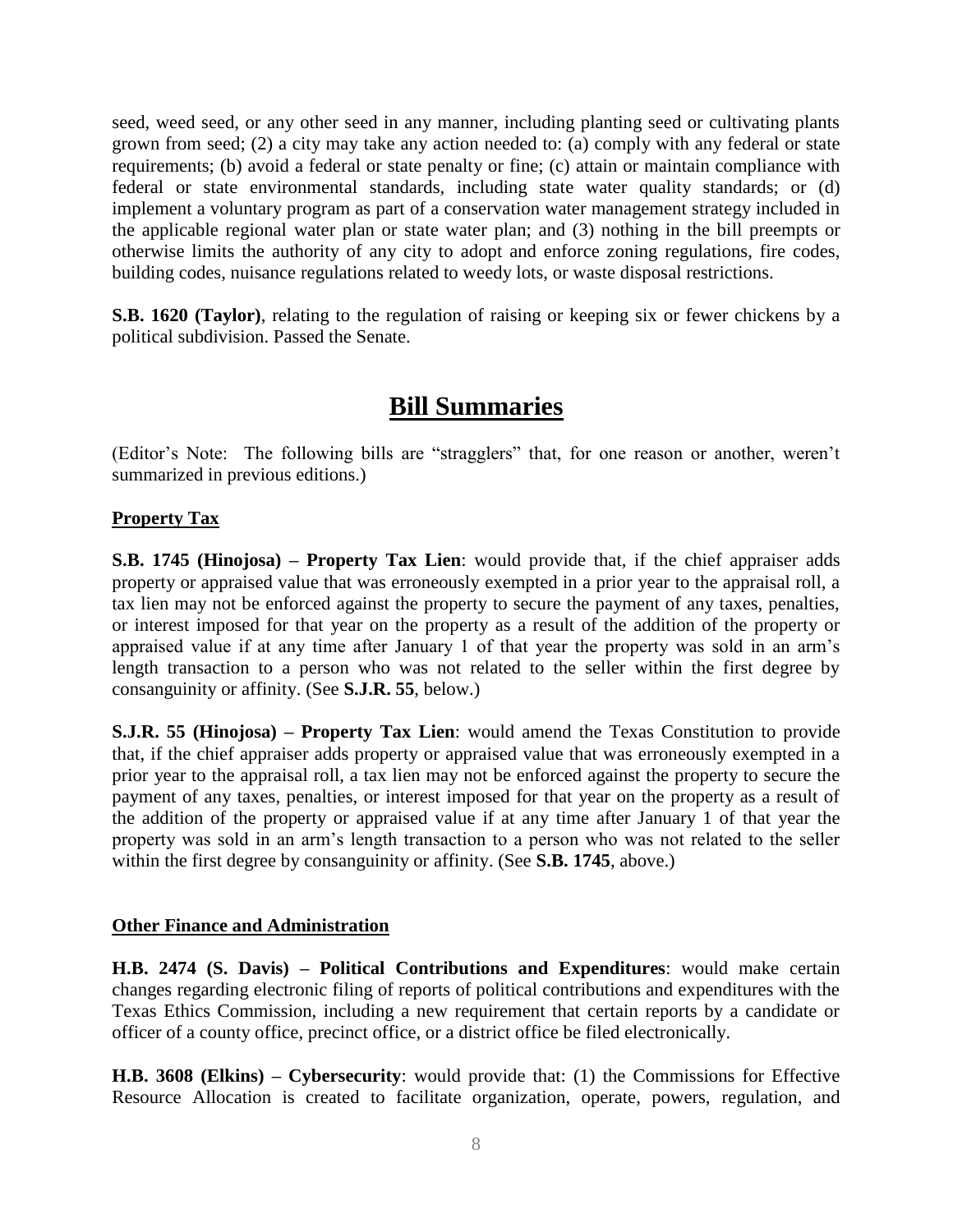management of state departments, agencies, and institutions; and (2) the comptroller and the commissioner of the effective resource allocation shall adopt rules to assure cooperation between the state and local government entities and between the scientific/technology community, private business, and institutions of higher education and for cybersecurity.

**S.B. 2009 (V. Taylor) – Public Retirement Systems**: would provide that each public retirement system, including TMRS, shall submit to the Pension Review Board a supplemental analysis prepared in conjunction with the system's actual valuation that performs a 30-year forwardlooking projection of system assets and liabilities.

#### **Public Safety**

**S.B. 1184 (Hughes) – Survivor's Benefits**: would: (1) provide that the lump sum payment amount payable to an eligible survivor of certain law enforcement officers and firefighters of \$500,000 shall, effective September 1 of each year, be adjusted by an amount equal to the percentage change in the Consumer Prices Index; and (2) in addition to the lump sum in (1), eligible survivors are entitled to receive \$500,000 as a monthly annuity over 30 years, adjusted each year by an amount equal to the percentage change in the Consumer Price Index.

### **City Officials Testify**

When the legislature is in session, nothing compares to the effectiveness of city officials testifying at the Capitol. City officials who take their time to travel to Austin to speak out on important city issues should be applauded by us all. The League extends its thanks to all those who have vigilantly represented cities during the legislative session.

- Adele Mooney, Mayor, City of Maypearl
- Ashley Lumpkin, Director of Development Services, City of Taylor
- Bo Kidd, Chief of Police, City of Buda
- Brad Alley, Fire Marshal, City of Harker Heights
- Brian Muecke, Mayor, City of Hedwig Village
- Charles Jessup, Mayor, City of Meadows Place
- Elicia Sanders, Mayor, City of Eustace
- Frank Salvato, Assistant City Manager, City of Midland
- George Altgelt, Council Member, City of Laredo
- Jeff Coyle, Director of Government and Public Affairs, City of San Antonio
- Jeff Honea, Police Chief, Wolfe City Police Department
- Jessica Anderson, Houston Police Department
- Jimmy Kendrick, Mayor, Town of Fulton
- Joseph Molis, Director of Planning and Development, City of Harker Heights
- Larry Slack, Mayor, City of Bowie
- Marsha Todd, Houston Police Department
- Michael Booth, City of Conroe